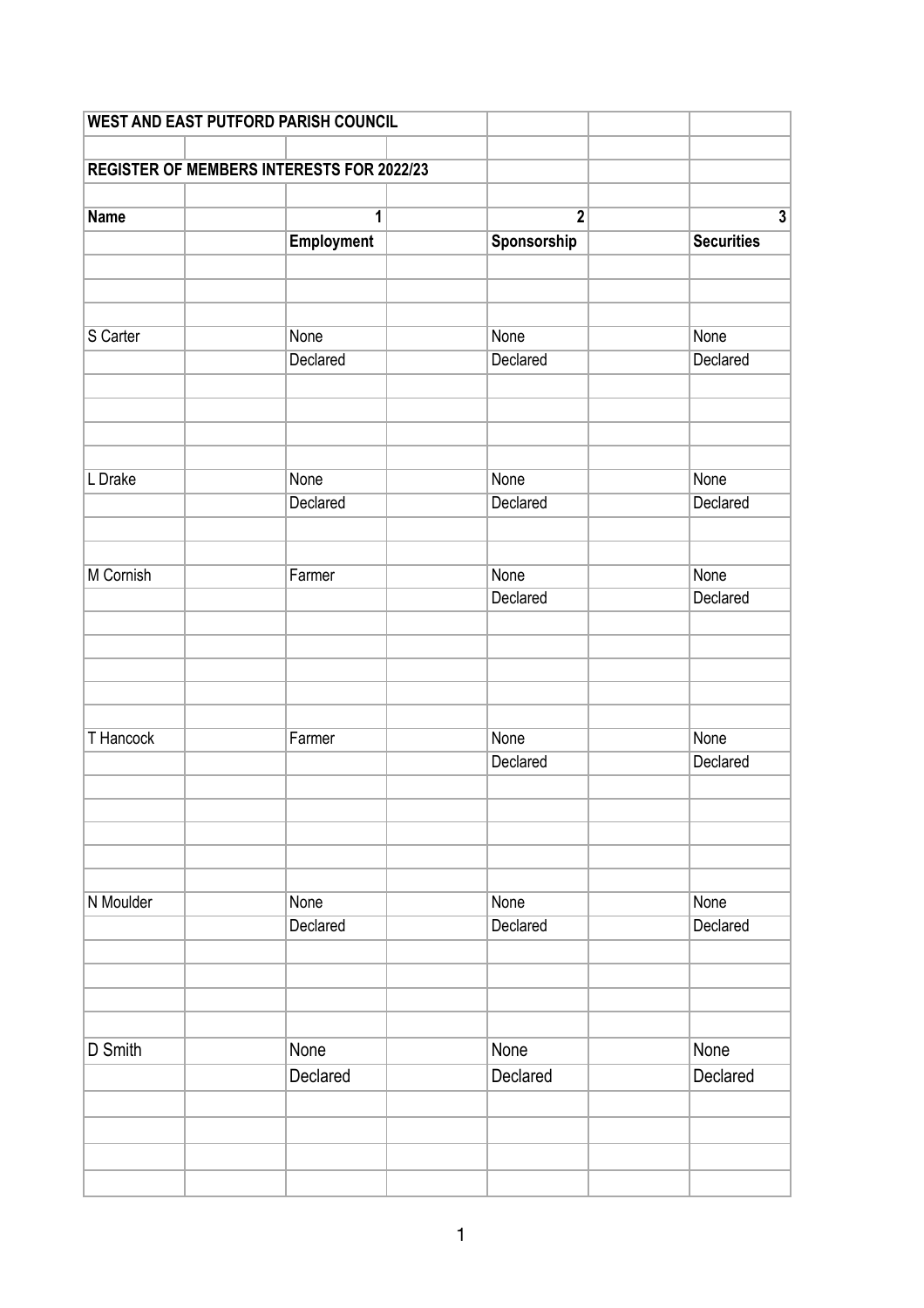| M Thomas     | Owner - Sage Doors Holiday None |                                |                 | None     |
|--------------|---------------------------------|--------------------------------|-----------------|----------|
|              | Spouse - Nurse                  |                                | Declared        | Declared |
|              | <b>NHS</b>                      |                                |                 |          |
|              |                                 |                                |                 |          |
| N Williams   |                                 | None Declared - spouse<br>None |                 | None     |
|              | Director/owner                  |                                | Declared        | Declared |
|              | <b>DWLC Landscape</b>           |                                |                 |          |
|              | Consulting                      |                                |                 |          |
|              |                                 |                                |                 |          |
| J Wooldridge | Retired                         |                                | None            | None     |
|              |                                 |                                | <b>Declared</b> | Declared |
|              |                                 |                                |                 |          |
|              |                                 |                                |                 |          |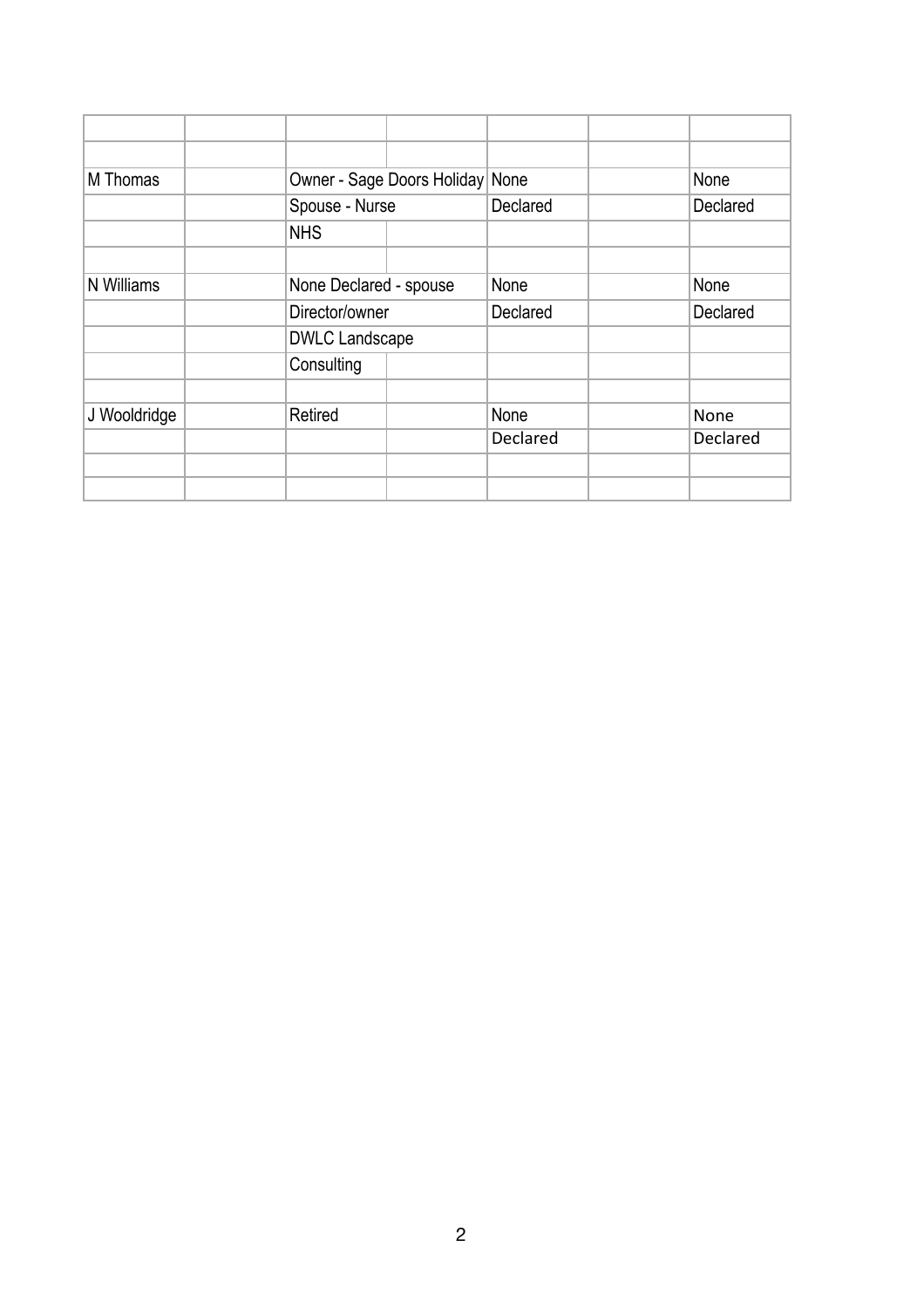| 4                | $5\phantom{a}$       |                                            | $6\phantom{a}$ |  |
|------------------|----------------------|--------------------------------------------|----------------|--|
| <b>Contracts</b> | Land                 |                                            | Land           |  |
|                  | holdings             |                                            | leased         |  |
|                  |                      |                                            | from Council   |  |
|                  |                      |                                            |                |  |
| None             | <b>Churston Ford</b> |                                            | None           |  |
| Declared         | <b>West Putford</b>  |                                            | Declared       |  |
|                  | <b>EX22 7UU</b>      |                                            |                |  |
|                  | Spouse: same address |                                            |                |  |
|                  |                      |                                            |                |  |
|                  |                      |                                            |                |  |
| None             | <b>Common Moor</b>   |                                            | None           |  |
| Declared         | <b>East Putford</b>  |                                            | Declared       |  |
|                  | <b>EX22 7XP</b>      |                                            |                |  |
|                  |                      |                                            |                |  |
| <b>None</b>      | Sessacott Hill Farm  |                                            | None           |  |
| Declared         | <b>West Putford</b>  |                                            | Declared       |  |
|                  | Holsworthy           |                                            |                |  |
|                  |                      |                                            |                |  |
|                  |                      | Land south of the Old Rectory West Putford |                |  |
|                  |                      | Land at Common Moor Cross East Putford     |                |  |
|                  |                      |                                            |                |  |
| None             | Mambury Farm         |                                            | None           |  |
| Declared         | <b>Esst Putford</b>  |                                            | Declared       |  |
|                  | Holsworthy           |                                            |                |  |
|                  | <b>EX22 7UH</b>      |                                            |                |  |
|                  |                      |                                            |                |  |
|                  |                      |                                            |                |  |
|                  |                      |                                            |                |  |
| <b>None</b>      | None                 |                                            | None           |  |
| Declared         | Declared             |                                            | Declared       |  |
|                  |                      |                                            |                |  |
|                  |                      |                                            |                |  |
|                  |                      |                                            |                |  |
|                  |                      |                                            |                |  |
| None             | None                 |                                            | None           |  |
| Declared         | Declared             |                                            | Declared       |  |
|                  |                      |                                            |                |  |
|                  |                      |                                            |                |  |
|                  |                      |                                            |                |  |
|                  |                      |                                            |                |  |
|                  |                      |                                            |                |  |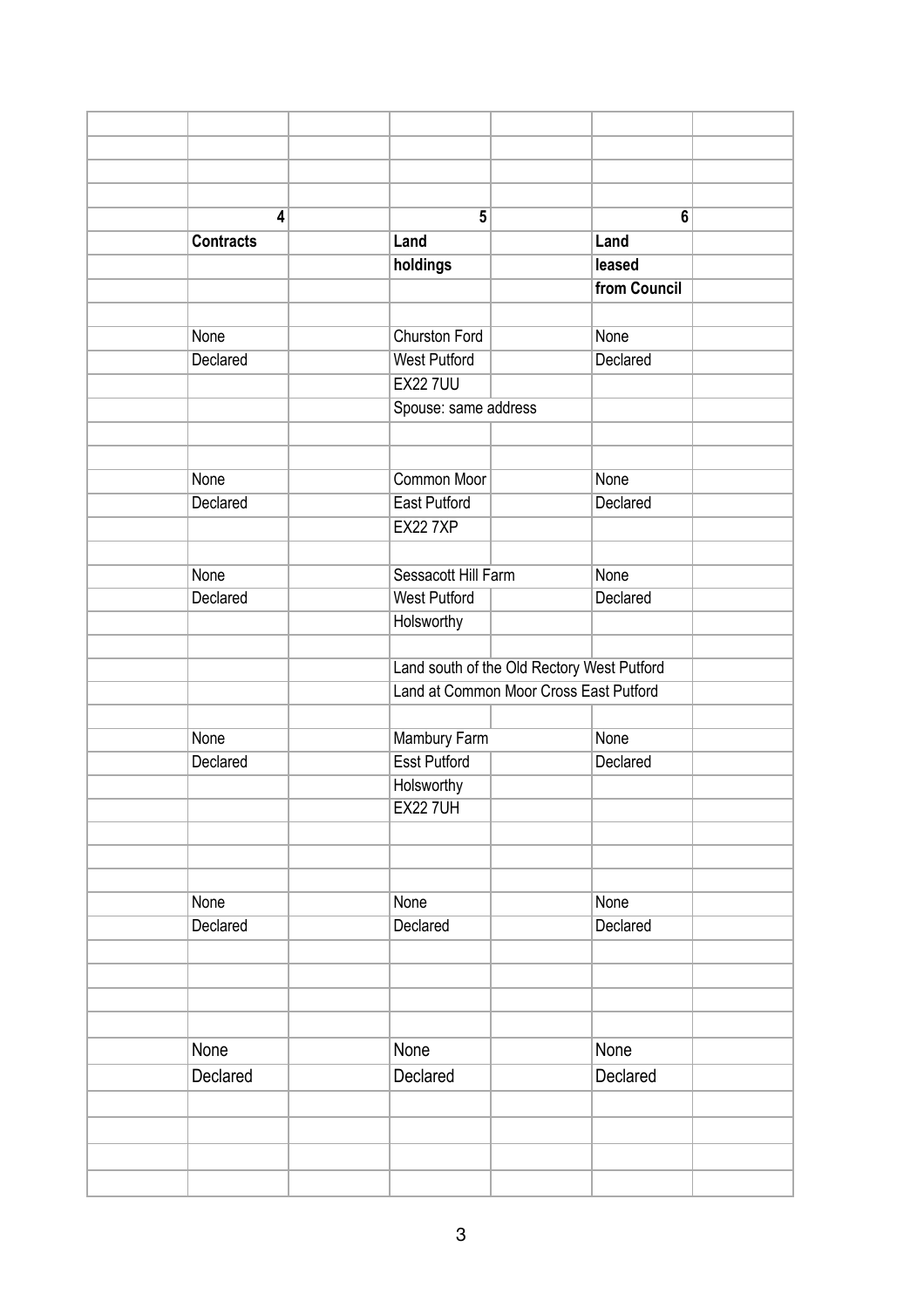| None            | Raleigh                 |  | None            |  |
|-----------------|-------------------------|--|-----------------|--|
| Declared        | <b>East Putford</b>     |  | Declared        |  |
|                 | <b>EX227UG</b>          |  |                 |  |
|                 |                         |  |                 |  |
| None            | None                    |  | None            |  |
| Declared        | Declared                |  | Declared        |  |
|                 |                         |  |                 |  |
|                 |                         |  |                 |  |
|                 |                         |  |                 |  |
| None            |                         |  | None            |  |
| <b>Declared</b> | <b>Higher Collation</b> |  | <b>Declared</b> |  |
|                 | <b>West Putford</b>     |  |                 |  |
|                 | <b>EX22 7LG</b>         |  |                 |  |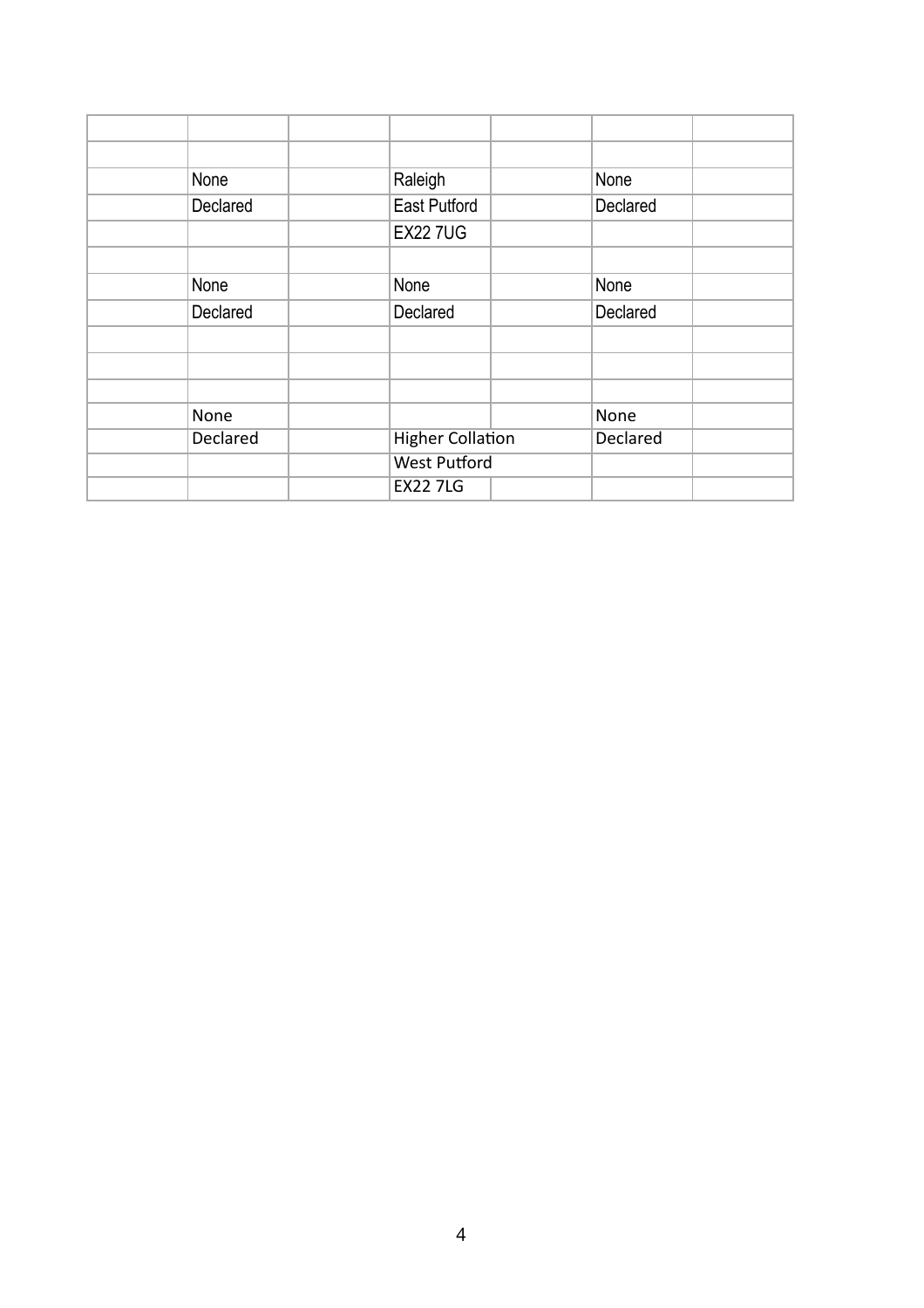| $\overline{7}$    |                                 |  |
|-------------------|---------------------------------|--|
| <b>Membership</b> |                                 |  |
| of other          |                                 |  |
| <b>Bodies</b>     |                                 |  |
|                   |                                 |  |
|                   |                                 |  |
|                   | Police Holsworthy Hamlets Group |  |
|                   |                                 |  |
|                   |                                 |  |
|                   |                                 |  |
|                   |                                 |  |
|                   |                                 |  |
| None              |                                 |  |
| Declared          |                                 |  |
|                   |                                 |  |
|                   |                                 |  |
| None              |                                 |  |
| Declared          |                                 |  |
|                   |                                 |  |
|                   |                                 |  |
|                   |                                 |  |
|                   |                                 |  |
|                   |                                 |  |
| None              |                                 |  |
| Declared          |                                 |  |
|                   |                                 |  |
|                   |                                 |  |
|                   |                                 |  |
|                   |                                 |  |
|                   |                                 |  |
| None              |                                 |  |
| Declared          |                                 |  |
|                   |                                 |  |
|                   |                                 |  |
|                   |                                 |  |
|                   |                                 |  |
|                   |                                 |  |
| Holsworthy        |                                 |  |
| Rotary Club       |                                 |  |
|                   |                                 |  |
|                   |                                 |  |
|                   |                                 |  |
|                   |                                 |  |
|                   |                                 |  |